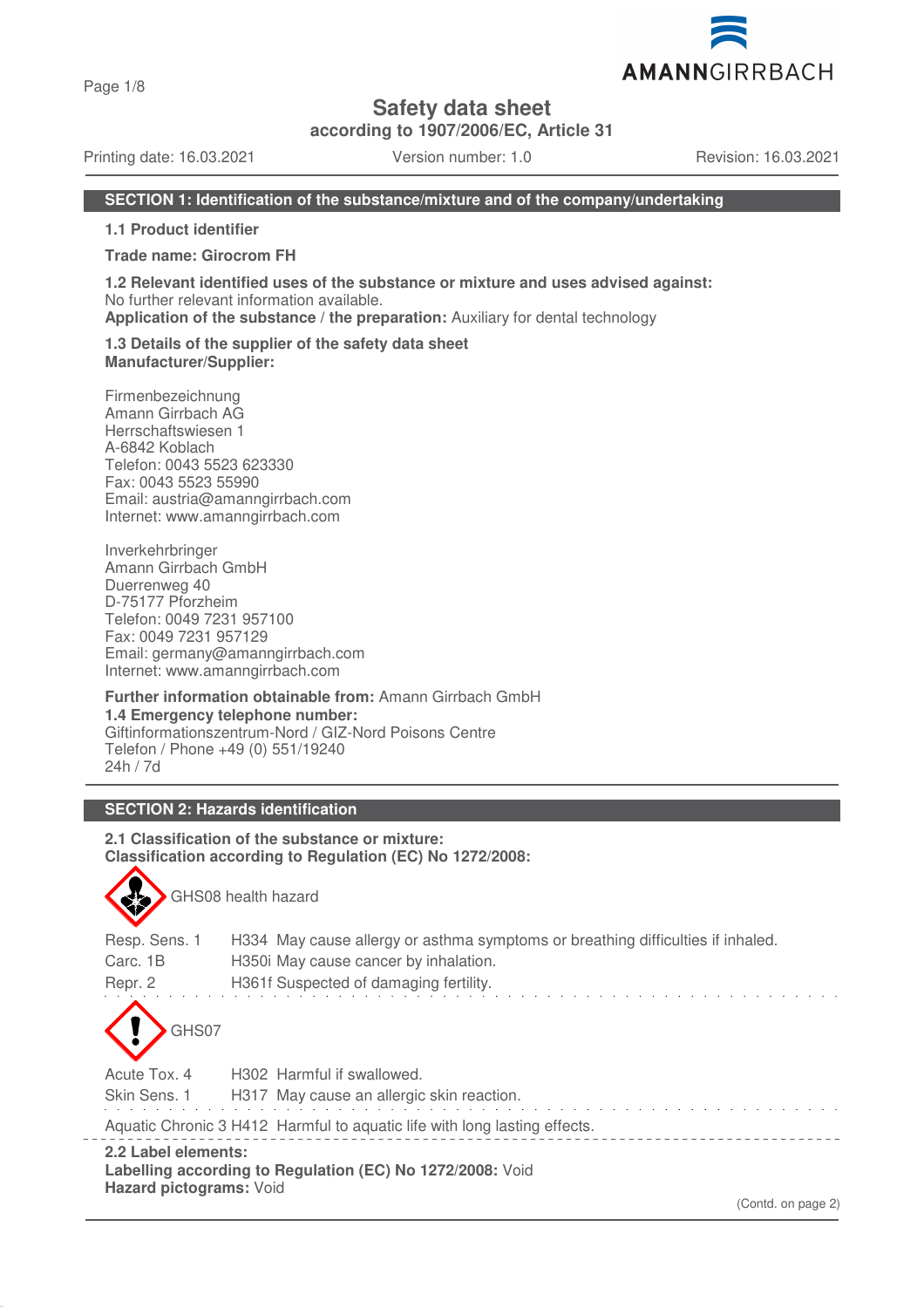Page 2/8

**Safety data sheet**

**according to 1907/2006/EC, Article 31**

Printing date: 16.03.2021 Version number: 1.0 Revision: 16.03.2021

**Trade name: Girocrom FH**

(Contd. of page 1)

**Signal word:** Void **Hazard statements:** Void **Precautionary statements:** Void **Additional information:** Metals in massive form, alloys, mixtures containing polymers and mixtures containing elastomers do not

require a label according to this Annex, if they do not present a hazard to human health by inhalation, ingestion or contact with skin or to the aquatic environment in the form in which they are placed on the market, although classified as hazardous in accordance with the criteria of this Annex. (Regulation (EC) No 1272/2008, Annex I, 1.3.4.1.)

**2.3 Other hazards: Results of PBT and vPvB assessment: PBT:** Not applicable. **vPvB:** Not applicable.

#### **SECTION 3: Composition/information on ingredients**

## **3.2 Mixtures**

**Description:** Mixture of substances listed below with nonhazardous additions.

## **Dangerous components:**

| CAS: 7440-48-4                                                | cobalt                                                                                                                                                                            | 50-100%     |
|---------------------------------------------------------------|-----------------------------------------------------------------------------------------------------------------------------------------------------------------------------------|-------------|
| EINECS: 231-158-0                                             | $\diamondsuit$ Resp. Sens. 1B, H334; Carc. 1B, H350i; Repr. 2, H361f; $\diamondsuit$ Acute<br>Reg.nr.: 01-2119517392-44 Tox. 4, H302; Skin Sens. 1, H317; Aquatic Chronic 3, H412 |             |
| CAS: 7440-47-3                                                | chromium                                                                                                                                                                          | $25 - 50\%$ |
| EINECS: 231-157-5<br>Reg.nr.: 01-2119485652-31                | substance with a Community workplace exposure limit                                                                                                                               |             |
| CAS: 7439-98-7<br>EINECS: 231-107-2<br>Reg.nr.: 01-2119472304 | molybdenum<br>substance with a Community workplace exposure limit                                                                                                                 | $2.5 - 10%$ |
| CAS: 7440-21-3<br>EINECS: 231-130-8                           | silicon<br>substance with a Community workplace exposure limit<br>Additional information: For the wording of the listed hazard phrases refer to section 16.                       | $1 - 2.5%$  |
|                                                               |                                                                                                                                                                                   |             |

# **SECTION 4: First aid measures**

**4.1 Description of first aid measures:**

# **General information:**

Take affected persons out into the fresh air.

Do not leave affected persons unattended.

**After inhalation:** Supply fresh air; consult doctor in case of complaints.

**After skin contact:** Immediately wash with water and soap and rinse thoroughly.

#### **After eye contact:**

Rinse opened eye for several minutes under running water.

Call a doctor immediately.

**After swallowing:** Call a doctor immediately.

**4.2 Most important symptoms and effects, both acute and delayed:**

No further relevant information available.

**4.3 Indication of any immediate medical attention and special treatment needed:**

No further relevant information available.

### **SECTION 5: Firefighting measures**

#### **5.1 Extinguishing media:**

**Suitable extinguishing agents:** CO2, sand, extinguishing powder. Do not use water.

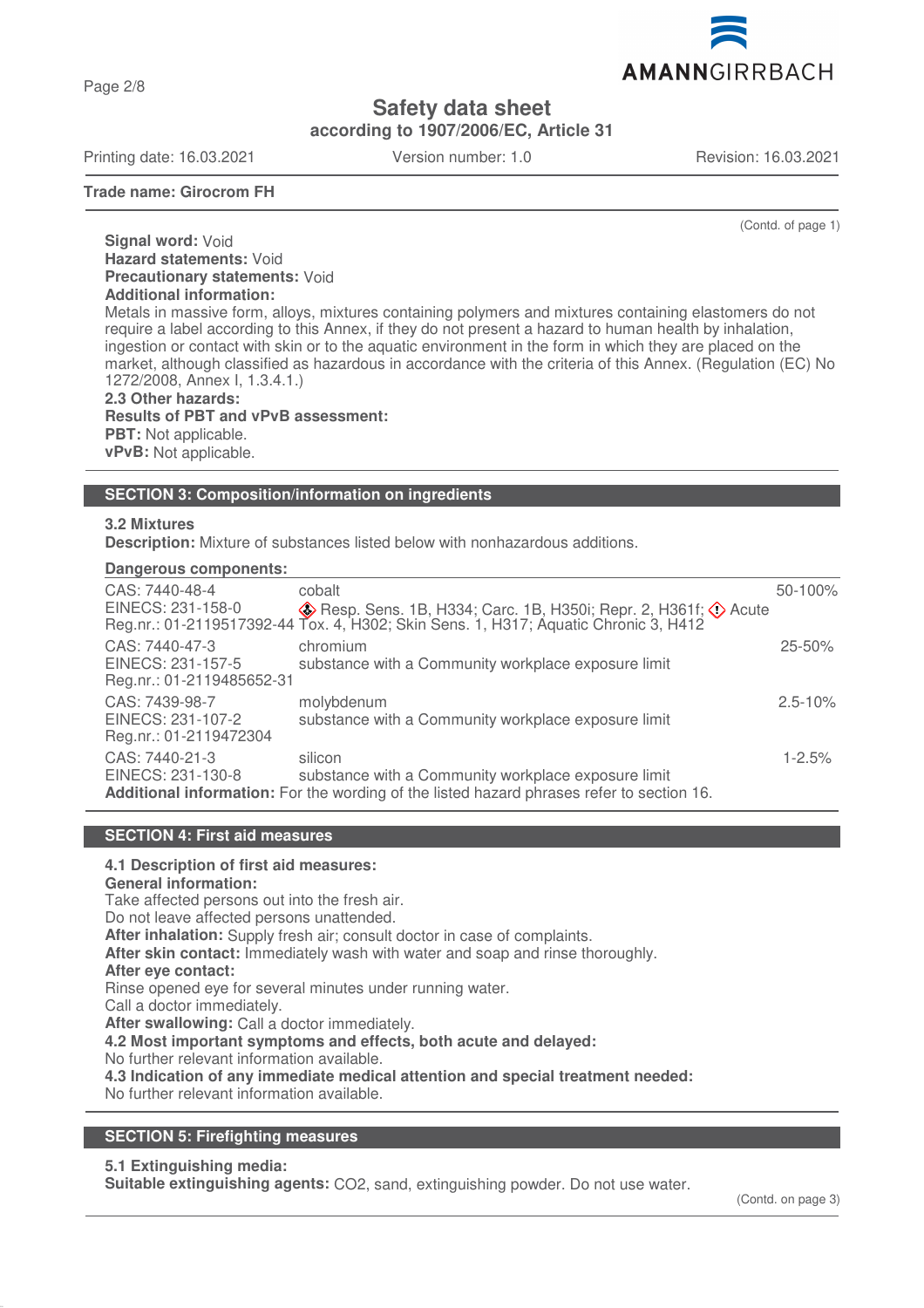

**Safety data sheet**

**according to 1907/2006/EC, Article 31**

Printing date: 16.03.2021 Version number: 1.0 Revision: 16.03.2021

Page 3/8

**Trade name: Girocrom FH**

(Contd. of page 2)

**For safety reasons unsuitable extinguishing agents:** Water **5.2 Special hazards arising from the substance or mixture:** Formation of toxic gases is possible during heating or in case of fire. **5.3 Advice for firefighters: Protective equipment:** Mouth respiratory protective device. Do not inhale explosion gases or combustion gases. **Additional information:** Collect contaminated fire fighting water separately. It must not enter the sewage system.

## **SECTION 6: Accidental release measures**

**6.1 Personal precautions, protective equipment and emergency procedures:** Wear protective equipment. Keep unprotected persons away.

Ensure adequate ventilation.

Avoid formation of dust.

Use respiratory protective device against the effects of fumes/dust/aerosol.

**6.2 Environmental precautions:** Do not allow to enter sewers/ surface or ground water.

**6.3 Methods and material for containment and cleaning up:**

Pick up mechanically.

Ensure adequate ventilation.

**6.4 Reference to other sections:**

See Section 7 for information on safe handling.

See Section 8 for information on personal protection equipment.

See Section 13 for disposal information.

# **SECTION 7: Handling and storage**

**7.1 Precautions for safe handling:** Open and handle receptacle with care. Ensure good ventilation/exhaustion at the workplace. Prevent formation of dust. Provide suction extractors if dust is formed. **Information about fire - and explosion protection:** Keep ignition sources away - Do not smoke.

**7.2 Conditions for safe storage, including any incompatibilities: Storage: Requirements to be met by storerooms and receptacles:** Store only in the original receptacle. **Information about storage in one common storage facility:** Store away from foodstuffs. Do not store together with acids. **Further information about storage conditions:** Keep container tightly sealed. **7.3 Specific end use(s):** No further relevant information available.

# **SECTION 8: Exposure controls/personal protection**

# **8.1 Control parameters:**

**Ingredients with limit values that require monitoring at the workplace:** 

#### **7440-48-4 cobalt**

OEL Long-term value: 0.02 mg/m<sup>3</sup> as Co; Sens.

#### **7440-47-3 chromium**

OEL Long-term value: 2 mg/m<sup>3</sup> IOELV

(Contd. on page 4)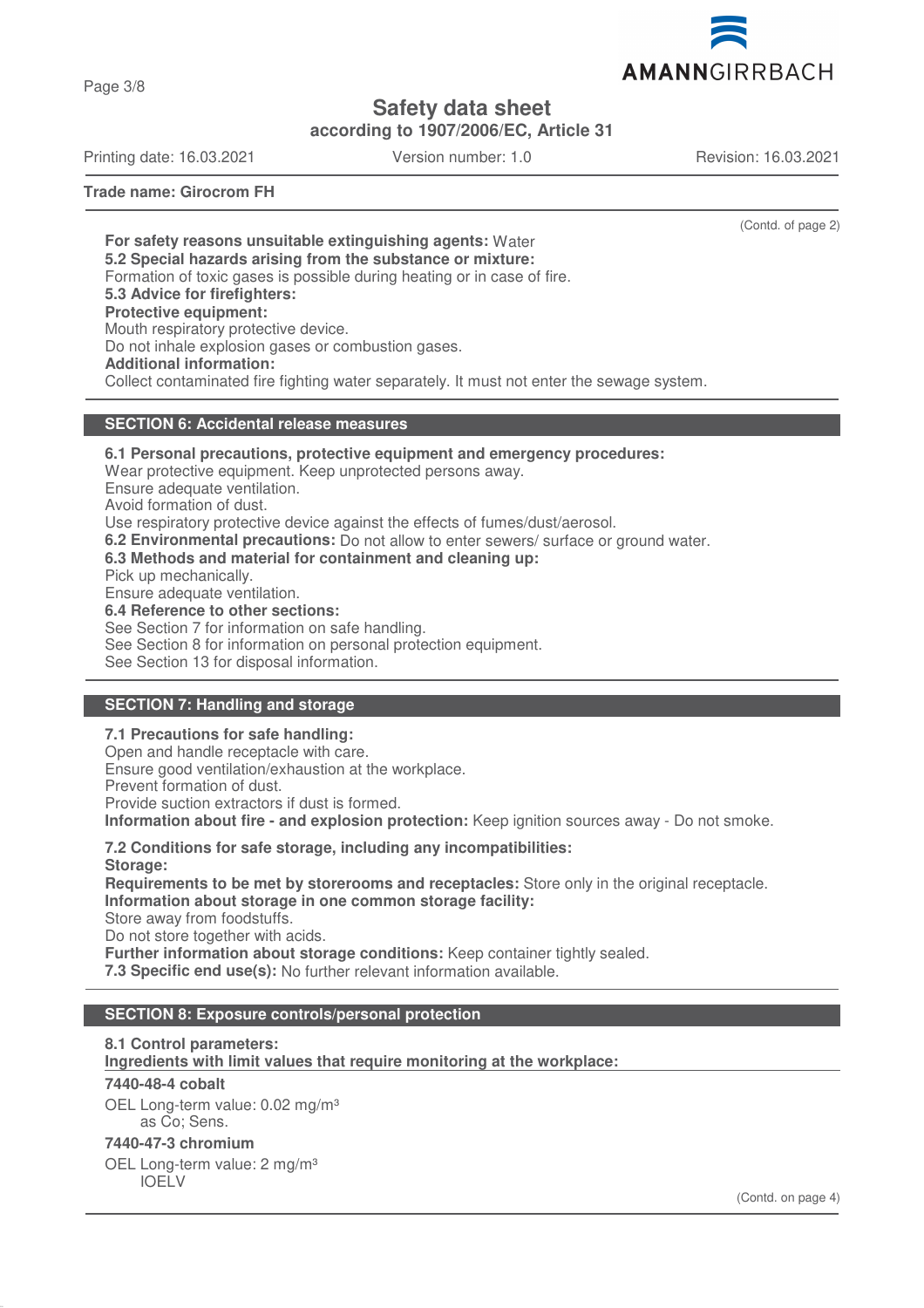Page 4/8

**Safety data sheet**

**according to 1907/2006/EC, Article 31**

Printing date: 16.03.2021 Version number: 1.0 Revision: 16.03.2021

**Trade name: Girocrom FH**

(Contd. of page 3)

## **7439-98-7 molybdenum**

OEL Long-term value: 3\* mg/m³ as Mo, \* respirable

#### **7440-21-3 silicon**

OEL Long-term value: 10<sup>\*</sup> 4<sup>\*\*</sup> mg/m<sup>3</sup> \*total inhalable \*\*respirable dust

#### **8.2 Exposure controls:**

**Appropriate engineering controls** No further data; see item 7. **Individual protection measures, such as personal protective equipment General protective and hygienic measures:** The usual precautionary measures are to be adhered to when handling chemicals. Wash hands before breaks and at the end of work. Keep away from foodstuffs, beverages and feed. Do not inhale dust / smoke / mist. Avoid contact with the eyes and skin. **Respiratory protection:** In case of brief exposure or low pollution use respiratory filter device. In case of intensive or longer exposure use self-contained respiratory protective device. Short term filter device: Filter P3 **Hand protection** Protective gloves **Material of gloves:** The selection of the suitable gloves does not only depend on the material, but also on further marks of quality and varies from manufacturer to manufacturer. **Penetration time of glove material:** The exact break through time has to be found out by the manufacturer of the protective gloves and has to be observed. **Not suitable are gloves made of the following materials:** Strong material gloves Leather gloves

**Eye/face protection** Tightly sealed goggles

#### **SECTION 9: Physical and chemical properties**

# **9.1 Information on basic physical and chemical properties: General Information:** Silver-coloured **Odour:** Odourless **Odour threshold:** Not determined. **Melting point/freezing point:** 1346 - 1388 °C **Boiling point or initial boiling point and boiling range** Undetermined. **Flammability** Not applicable. **Lower and upper explosion limit Lower:** Not determined. Upper: Not determined. **Flash point:** Not applicable. Auto-ignition temperature: **Auto-ignition temperature:** Product is not selfigniting. **Decomposition temperature:** Not determined. **pH** Not applicable. **Viscosity: Kinematic viscosity Not applicable.** Not applicable. **Dynamic:** Not applicable.

(Contd. on page 5)

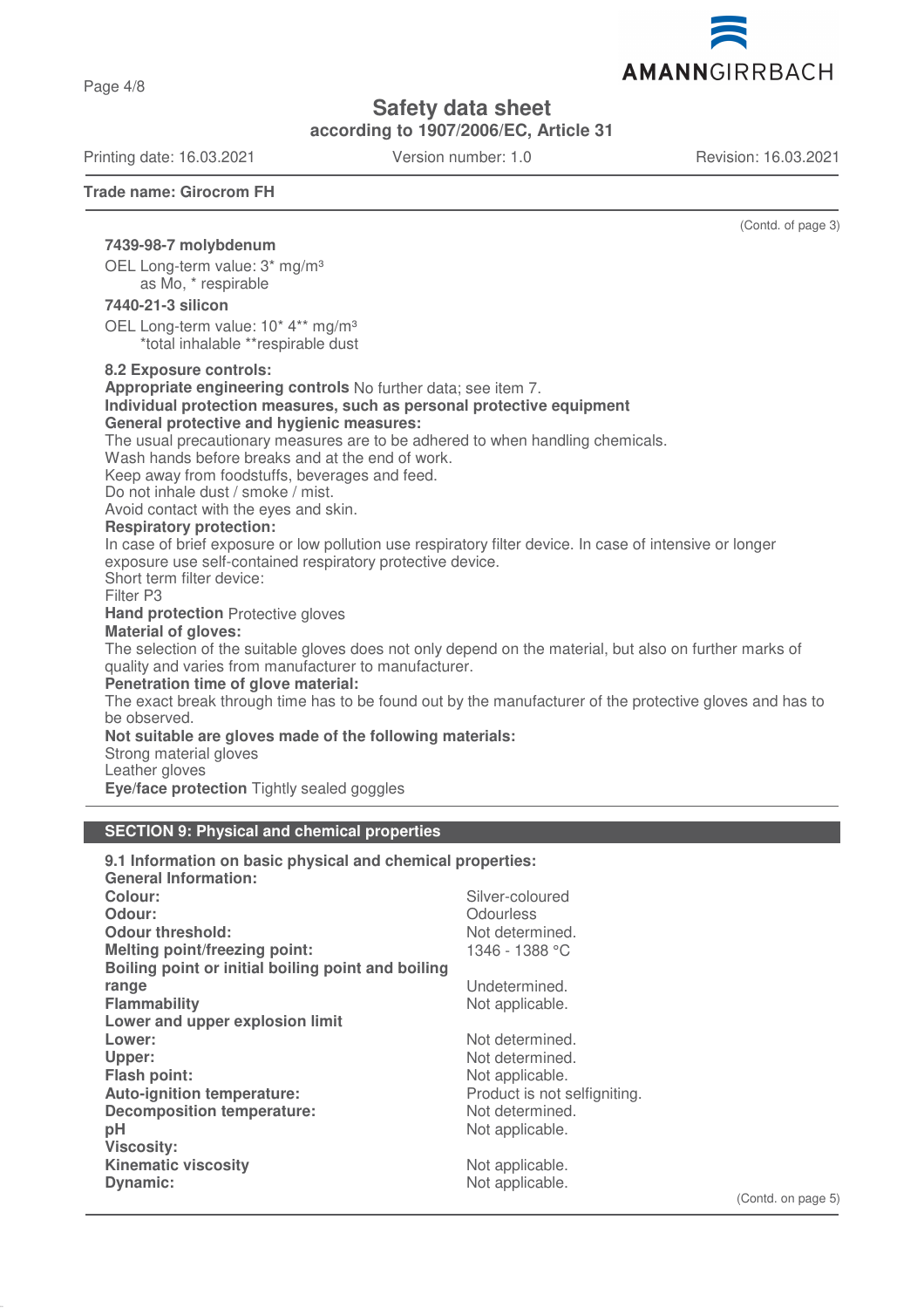AMANNGIRRBACH

**Safety data sheet**

**according to 1907/2006/EC, Article 31**

Printing date: 16.03.2021 Version number: 1.0 Revision: 16.03.2021

**Trade name: Girocrom FH**

(Contd. of page 4) **Solubility water:** Insoluble. **Partition coefficient n-octanol/water (log value)** Not determined. **Vapour pressure:** Not determined. **Density and/or relative density Density at 20 °C:** 8.2 g/cm<sup>3</sup> **Relative density:** Not determined.<br> **Vapour density:** Not determined. **Vapour density: 9.2 Other information: Appearance: Form:** Solid **Important information on protection of health and environment, and on safety. Explosive properties: Explosive properties:** Product does not present an explosion hazard. **Change in condition: Evaporation rate:** Not applicable. **Information with regard to physical hazard classes Explosives** Void **Flammable gases** Void **Aerosols** Void **Oxidising gases** Void **Gases under pressure** Void **Flammable liquids** Void<br> **Flammable solids** Void **Flammable solids Self-reactive substances and mixtures** Void **Pyrophoric liquids** Void **Pyrophoric solids Self-heating substances and mixtures** Void **Substances and mixtures, which emit flammable gases in contact with water vicing the Void Contact Water** Void Void **Oxidising liquids** Void **Oxidising solids Organic peroxides** Void **Corrosive to metals** Void **Desensitised explosives Void** 

# **SECTION 10: Stability and reactivity**

**10.1 Reactivity:** No further relevant information available.

**10.2 Chemical stability:**

**Thermal decomposition / conditions to be avoided:**

No decomposition if used according to specifications.

**10.3 Possibility of hazardous reactions:** No dangerous reactions known.

**10.4 Conditions to avoid:** No further relevant information available.

**10.5 Incompatible materials:** No further relevant information available.

**10.6 Hazardous decomposition products:**

Toxic metal oxide smoke

Poisonous gases/vapours

(Contd. on page 6)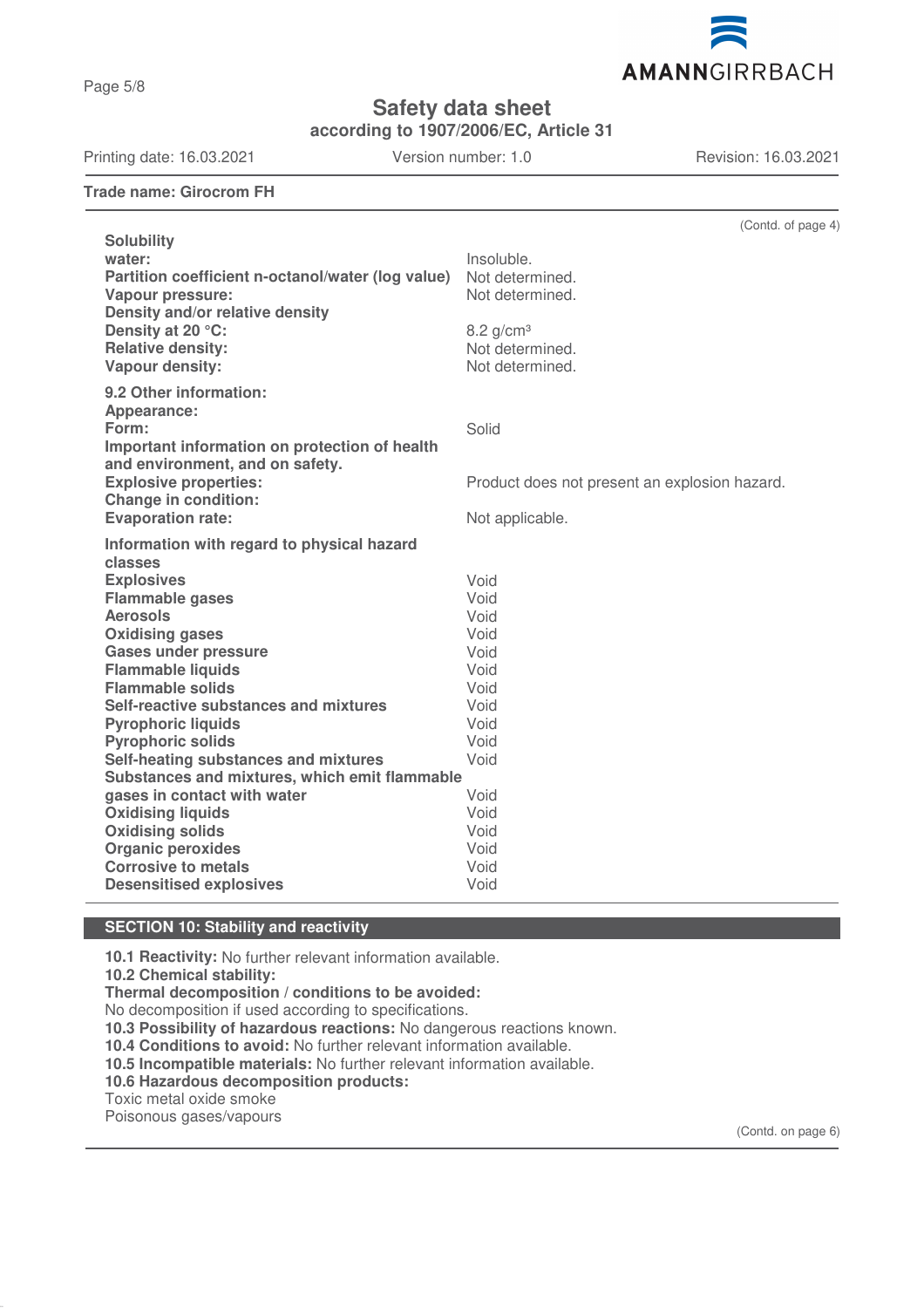

**Safety data sheet**

**according to 1907/2006/EC, Article 31**

Printing date: 16.03.2021 Version number: 1.0 Revision: 16.03.2021

AMANNGIRRBACH

**Trade name: Girocrom FH**

(Contd. of page 5)

## **SECTION 11: Toxicological information**

**Acute toxicity** Harmful if swallowed. **LD/LC50 values relevant for classification: 7440-48-4 cobalt** Oral LD50 550 mg/kg (rat) (OECD 425) **Skin corrosion/irritation** Based on available data, the classification criteria are not met. **Serious eye damage/irritation** Based on available data, the classification criteria are not met. **Respiratory or skin sensitisation** May cause allergy or asthma symptoms or breathing difficulties if inhaled. May cause an allergic skin reaction. **Germ cell mutagenicity** Based on available data, the classification criteria are not met. **Carcinogenicity** Based on available data, the classification criteria are not met. **Reproductive toxicity** Suspected of damaging fertility. **STOT-single exposure** Based on available data, the classification criteria are not met.

**11.1 Information on hazard classes as defined in Regulation (EC) No 1272/2008**

**STOT-repeated exposure** Based on available data, the classification criteria are not met.

**Aspiration hazard** Based on available data, the classification criteria are not met.

**11.2 Information on other hazards**

**Endocrine disrupting properties** 

None of the ingredients is listed.

## **SECTION 12: Ecological information**

**12.1 Toxicity:**

**Aquatic toxicity:** No further relevant information available.

**12.2 Persistence and degradability:** No further relevant information available.

**12.3 Bioaccumulative potential:** No further relevant information available.

**12.4 Mobility in soil:** No further relevant information available.

#### **12.5 Results of PBT and vPvB assessment:**

**PBT:** Not applicable.

**vPvB:** Not applicable.

**12.6 Endocrine disrupting properties**

The product does not contain substances with endocrine disrupting properties.

**12.7 Other adverse effects:** No further relevant information available.

# **Additional ecological information:**

**General notes:**

The product contains heavy metals. Avoid transfer into the environment. Specific preliminary treatments are necessary

Water hazard class 1 (German Regulation) (Self-assessment): slightly hazardous for water

# **SECTION 13: Disposal considerations**

# **13.1 Waste treatment methods:**

# **European waste catalogue:**

Dispose of contents/container in accordance with local/regional/national/international regulations.

# **Uncleaned packaging:**

**Recommendation:** Disposal must be made according to official regulations.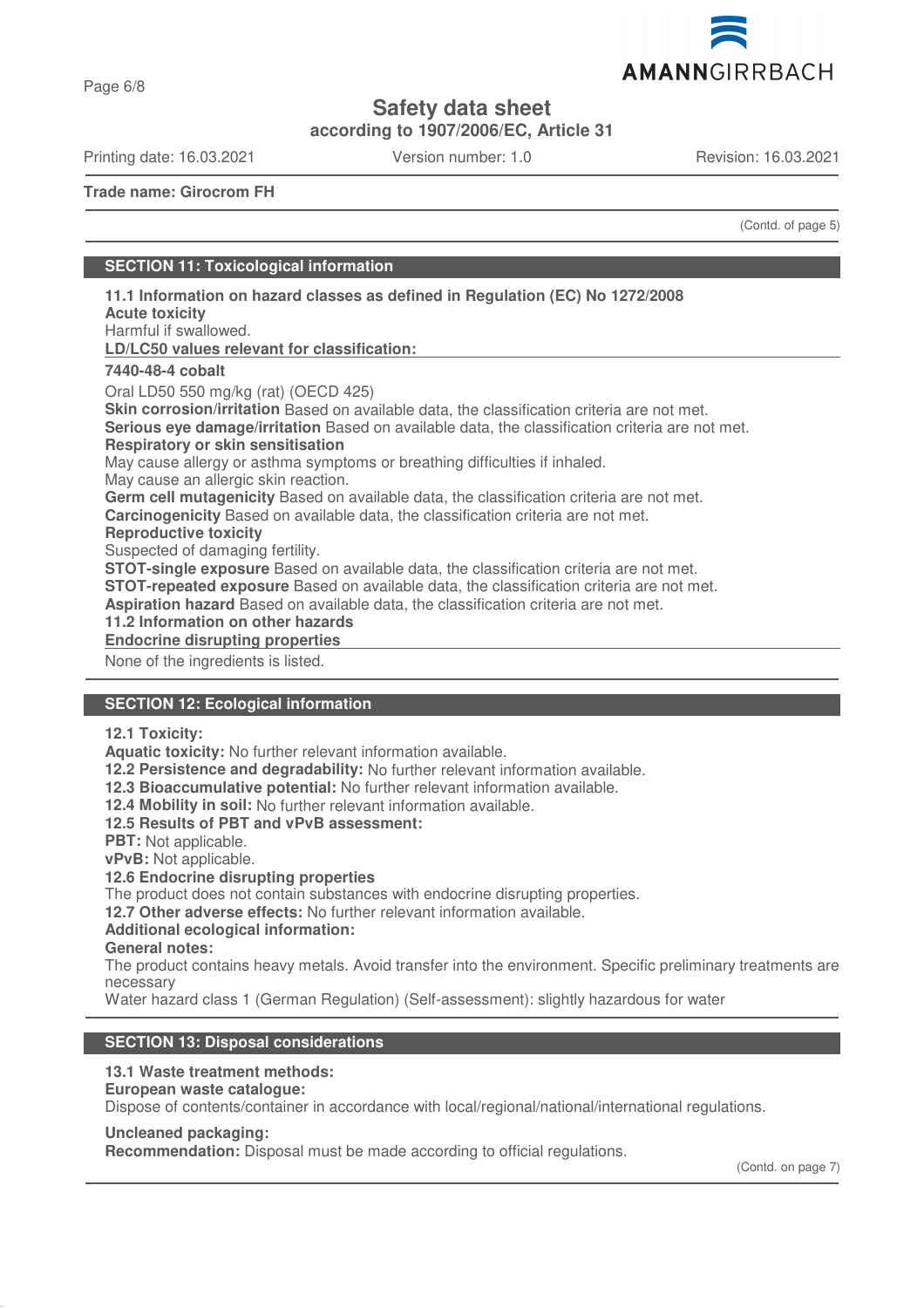AMANNGIRRBACH

**Safety data sheet**

**according to 1907/2006/EC, Article 31**

Printing date: 16.03.2021 Version number: 1.0 Revision: 16.03.2021

Page 7/8

**Trade name: Girocrom FH**

(Contd. of page 6)

| <b>SECTION 14: Transport information</b>                                                                                                                                                                 |                                                   |  |  |
|----------------------------------------------------------------------------------------------------------------------------------------------------------------------------------------------------------|---------------------------------------------------|--|--|
| 14.1 UN number or ID number<br>ADR, ADN, IMDG, IATA<br>14.2 UN proper shipping name:<br>ADR, ADN, IMDG, IATA<br>14.3 Transport hazard class(es):                                                         | Void<br>Void                                      |  |  |
| ADR, ADN, IMDG, IATA<br>Class:<br>14.4 Packing group:<br><b>ADR, IMDG, IATA</b>                                                                                                                          | Void<br>Void                                      |  |  |
| <b>14.5 Environmental hazards:</b><br><b>Marine pollutant:</b><br>14.6 Special precautions for user:<br>14.7 Maritime transport in bulk according to IMO<br>instruments<br><b>UN "Model Regulation":</b> | No.<br>Not applicable.<br>Not applicable.<br>Void |  |  |

# **SECTION 15: Regulatory information**

**15.1 Safety, health and environmental regulations/legislation specific for the substance or mixture:** No further relevant information available.

**Directive 2012/18/EU Named dangerous substances - ANNEX I** None of the ingredients is listed. **DIRECTIVE 2011/65/EU on the restriction of the use of certain hazardous substances in electrical and electronic equipment – Annex II** None of the ingredients is listed. **15.2 Chemical safety assessment:** A Chemical Safety Assessment has not been carried out.

# **SECTION 16: Other information**

This information is based on our present knowledge. However, this shall not constitute a guarantee for any specific product features and shall not establish a legally valid contractual relationship.

#### **Relevant phrases:**

H302 Harmful if swallowed. H317 May cause an allergic skin reaction. H334 May cause allergy or asthma symptoms or breathing difficulties if inhaled. H350i May cause cancer by inhalation. H361f Suspected of damaging fertility. H412 Harmful to aquatic life with long lasting effects. **Department issuing SDS:**

ADEEGO GmbH Wildsteig 4A D-42113 Wuppertal Tel. +49 (0) 202 2575700 Fax. +49 (0) 202 2575701 Email: mail@adeego.de www.adeego.de **Contact:** Dr. Axel Deeg

#### **Abbreviations and acronyms:**

ADR: Accord européen sur le transport des marchandises dangereuses par Route (European Agreement concerning the International Carriage of Dangerous Goods by Road) IMDG: International Maritime Code for Dangerous Goods